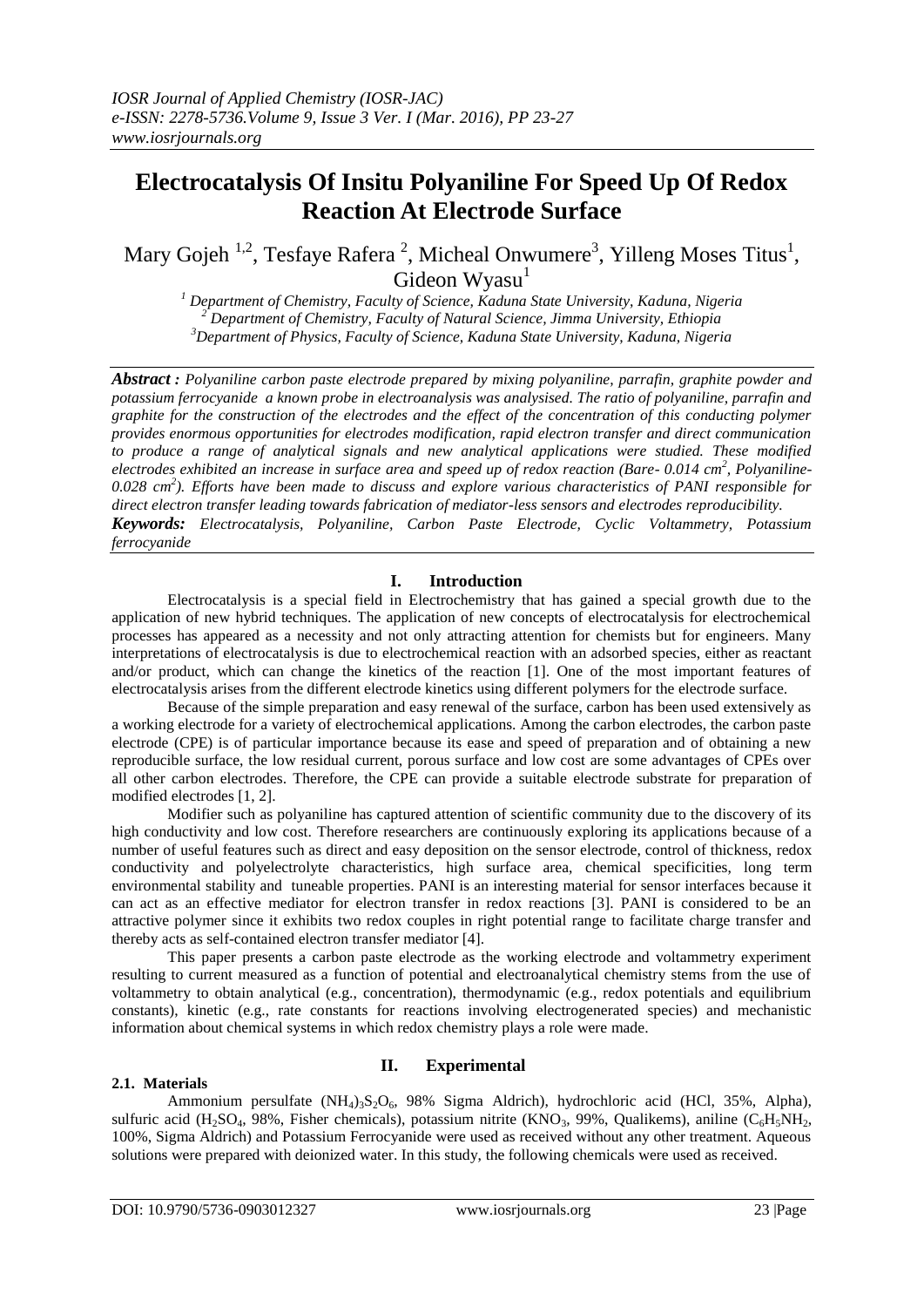# **2.2. Preparation of Polyaniline powder**

Polyaniline was prepared by adopting the method [5] with some modifications. Aqueous solution of ammonium persulfate  $(NH_4)$ <sub>3</sub>S<sub>2</sub>O<sub>6</sub> of 100 mL of 0.25 M was prepared. Then 2 mL of 0.20 M solution of aniline was added in 8.15 mL of 1 M hydrochloric acid (HCl) (aniline hydrochloride) and dissolved in distilled water in a volumetric flask to 100 ml of solution. Both solutions were kept for 1 h at room temperature ( $\sim$ 25-30°C), then mixed in a beaker, briefly stirred, and left at rest to polymerize.

Polymerization was allowed overnight in a refrigerator at  $5^{\circ}$ C. The green precipitate that formed was removed by filtration, washed with 1M HCl followed by acetone until clear filtrate was obtained. The obtained polymer was dried in air and then vacuumed desiccator for 24 hours at room temperature of  $(30^{\circ}C)$ . The green material obtained was identified as the emeraldine hydrochloride.

### **2.3. Preparation of Insitu PANI modified carbon paste electrode**

To prepare Insitu PANI CPE, several concentrations (120, 140, 160, 180, 200, 220 and 240 mg) PANI powder was mixed with graphite powder (800 mg) and (100 μL) paraffin oil. Mixture was transferred to the mortar and pestle and then homogenized by adding 2.0 ml of dichloromethane and mixed thoroughly. The solvent was evaporated at room temperature (for 24 h). The resulting composite electrode assembly was done by filling the open tip of plastic (diameter of 2.4 mm) until thoroughly packed to have electric contact with copper wire. The paste was smoothened with a paper to produce a reproducible working surface. For comparative analysis, a surface PANI deposited electrodes were prepared alongside insitu PANI electrodes [5].

### **2.4. Electrodeposition of Polyaniline**

Electropolymerisation was carried out by mixing 2.5 ml of 0.25 M of ammonium persulfate aqueous solution with 2.5 ml of 1M aniline hydrochloride in a vial. Cyclic voltermmetry at potential between -0.2 and 1.0 V, on carbon paste electrode vs. Ag/AgCl electrode at a scan rate of 50 mV in 5 cycles was carried out, taking several successive scans [6]

### **2.5. Electrochemical Measurements**

Epsilon (BASI) was used to carry out all electrochemical measurements. A conventional threeelectrode setup was used with the CPE electrode as the working electrode and a platinum wire as a counter electrode ((1 mm) mw 4130. An Ag/AgCl (Thermo Scientific Orion Model Number: 900011) served as a reference electrode. All potentials were reported with respect to this reference electrode.

# **III. Result And Discussion**

# **3.1. Characterization of Insitu and Surface Polyaniline Modified Carbon Paste Electrodes**

**3.1.1.Insitu and Surface Polyaniline Modified Carbon Paste Electrodes**

PANI-modified CPE was prepared using two approaches: the Insitu PANI modification of CPE with PANI where the PANI was synthesized and incorporated to carbon paste and the other approach is electropolymerization of the PANI on a CPE surface. The two electrodes made from different modification approaches were characterized by cyclic voltammetry in 0.5 mM  $H_2SO_4$  electrolyte solution. Fig 1 is for the Insitu modified PANI modified CPE whereas Fig 2 is the electropolymerized PANI modified CPE. The voltammogram shows some basic information like the features of the PANI reduction and oxidation. The oxidation and reduction peak potentials of PANI at CPE were found to be at 0.3, 0.6, 0.1 and 0.4 V respectively of which were in accordance with other [6]



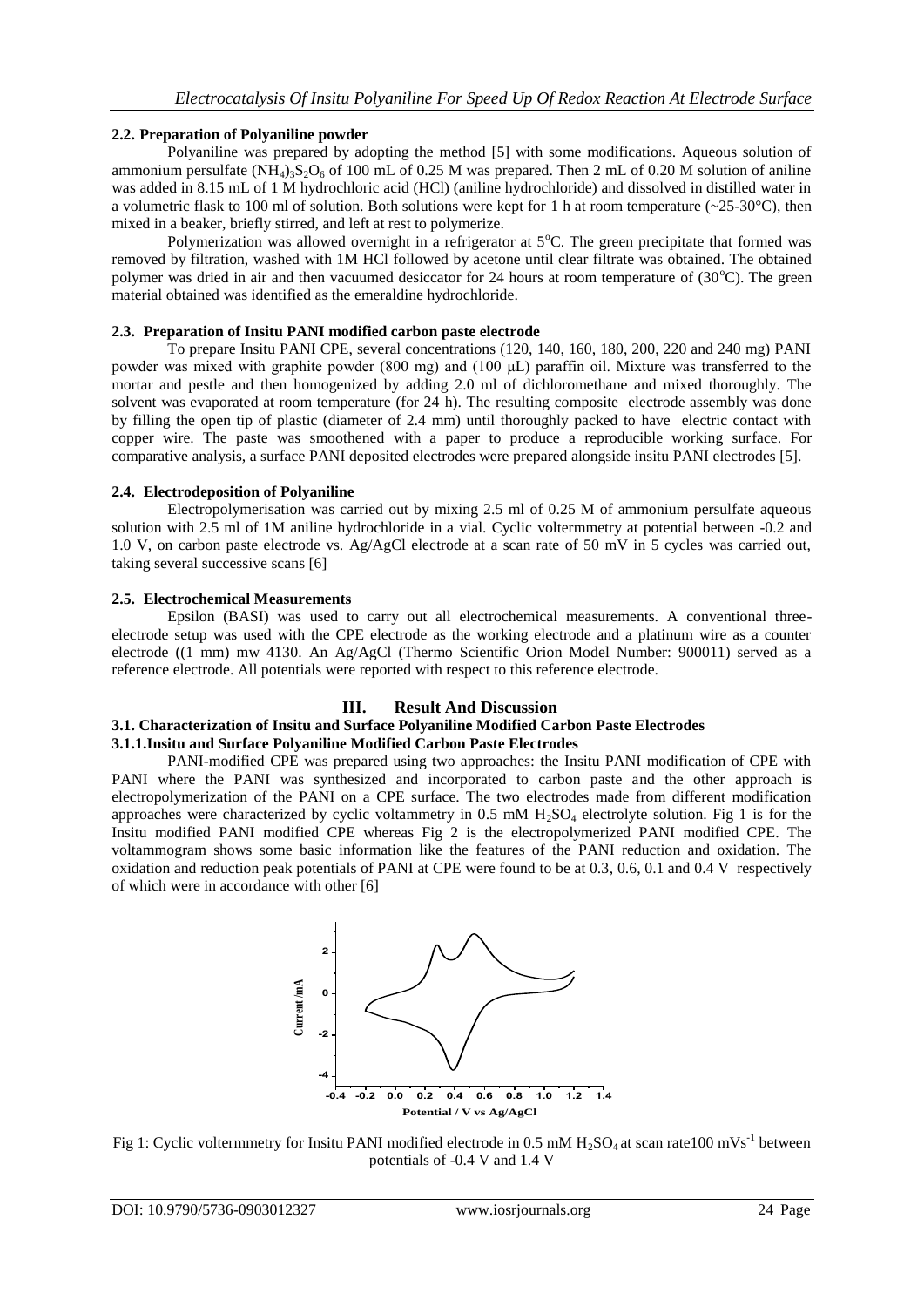

Fig 2: Cyclic voltermmetry for surface PANI modified electrode in 0.5 mM H<sub>2</sub>SO<sub>4</sub> at scan rate 100 mVs<sup>-1</sup> between potentials of -0.4 and 1.4 V.

### **3.2 Effect of PANI concentration**



Fig 3: Cyclic Voltammogram of Effect of concentration of PANI in 0.1M  $K_3Fe(CN)_6$  in a 1M supporting electrolyte of  $KNO_3$  at PANI CPEs at a scan rate of 20 mVs<sup>-1</sup>

Studying the concentration at which PANI as in Fig 3 was found more electroactive gives the work specific focused area. Concentration of PANI at 200 mg which was moderate for the proportion of mixture, not scanty to indifferent and not too much to insulate was found to have a higher current response and decreases overpotential which is in accord with [7]

### **3.3. Effect of Scan rate**

Since the bare electrode was found to have a sluggish kinetic the rate of electron transfer of the PANI modified electrode was studied and at 20  $mVs<sup>-1</sup>$ , the rate was found to exhibit an impressing decrease in redox potential of the  $K_3Fe(CN)_6$  and a high increase in redox current response as shown in Fig 4.



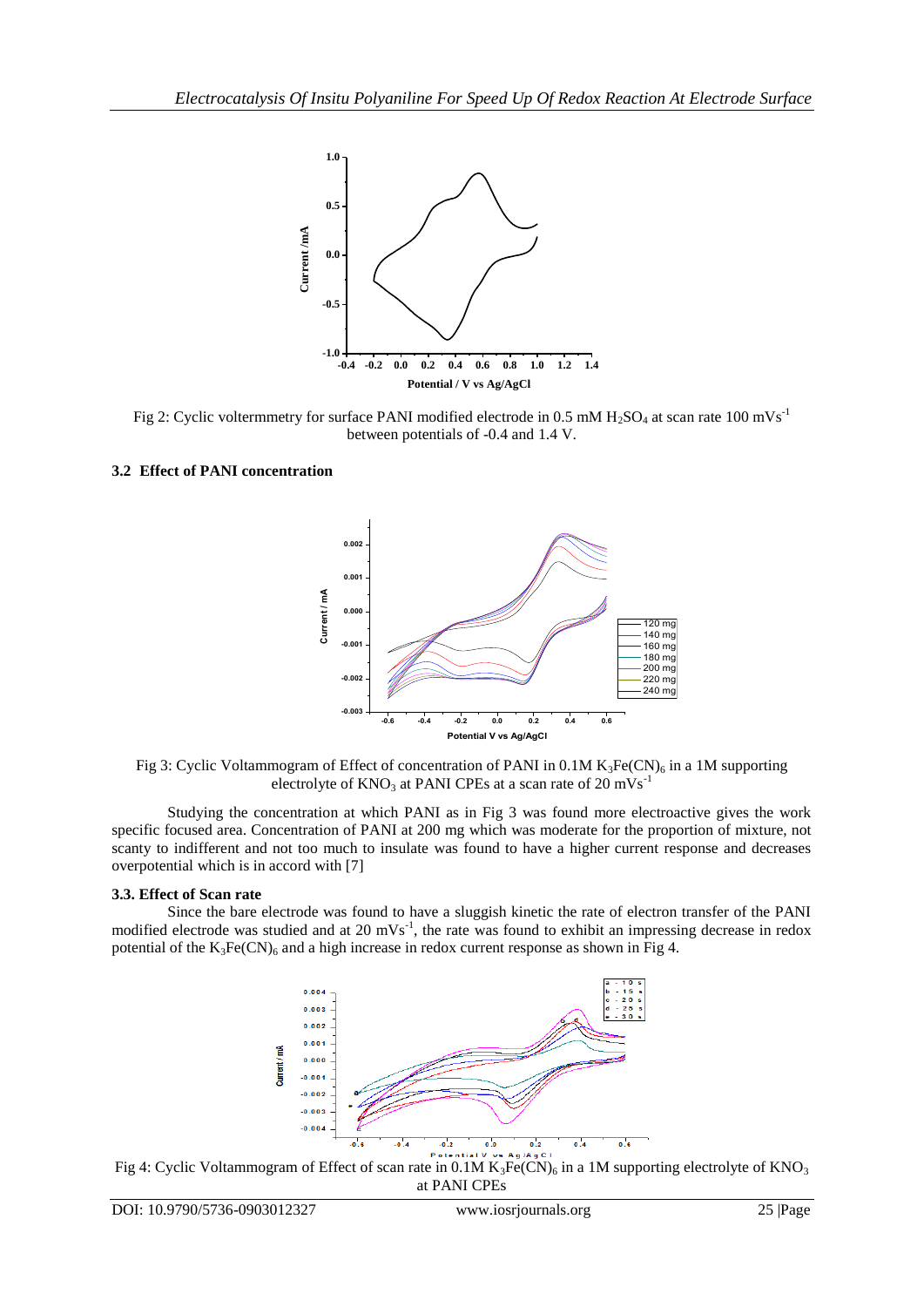### **3.4 Determination of the active surface area of the prepared electrode**

The active surface area of the prepared CPE was determined by the Randle-Sevcik relationship that considers an electrode reaction in which the rate is governed by diffusion of the electroactive species to a planar electrode surface. The peak current, Ip, is related to area of the electrodes as:

$$
I_{p} = k n^{3/2} A D^{1/2} C^{b} v^{1/2}
$$

Where the constant  $k = 2.7 \times 10^{-5}$ 

n = number of moles of electrons transferred per mole of electroactive species

 $A = \text{area of the electrode in cm}^2$ 

 $D =$  diffusion coefficient in cm<sup>2</sup>/s

 $C<sup>b</sup>$  = solution concentration in mole/L

 $v =$  scan rate of the potential in volt/s.

 $I_{p}$  = linearly proportional to the bulk concentration  $C$ , of the electroactive species, and the square root of the scan rate,  $v^{1/2}$ .

Thus, a CV of scan rates at 10, 15, 20, 25, 30 and 35 m/Vs<sup>-1</sup> were run and a graph of the Ip vs. υ <sup>1/2</sup> was plotted and the slope from the linear equation:  $y = 2.58x - 0.1358$  (x in V/s),  $r = 0.9999$  The calculated area was found to be  $0.014$  cm<sup>2</sup> for Bare electrode. In the same manner the active surface area of Surface PANI modified CPE, Insitu PANI modified CPE were also determined as shown in Table: 1.

| Table 1: Summary of the electrode's surface area. |                      |                                                                                                     |
|---------------------------------------------------|----------------------|-----------------------------------------------------------------------------------------------------|
|                                                   |                      | Surface area of bare CPE $(cm^2)$ Surface area of Surface PANI Surface area of Insitu PANI modified |
|                                                   | modified CPE $(cm2)$ | $CPE$ (cm <sup>2</sup> )                                                                            |
| 0.014                                             | 0.019                | 0.028                                                                                               |

### **3.5 Comparative study of the working potentials of Bare, surface and Insitu CPEs**





surface (c) Insitu PANI modified CPE at a scan rate of  $20 \text{ mVs}^{-1}$ 

The electrode current response at Insitu PANI CPE were found to be higher than that in surface modified electrode that could be due to a higher surface area exhibited in the Insitu PANI modified electrode. The rate of electron transfer as increased with PANI which decreases the reduction (oxidation) potential of the  $K_3Fe(CN)_6$  by decreasing overpotential and increasing the redoxtion (oxidation) current. This is in accordance with [7-10]

# **3.6. Repeatability Study**

The repeatability of the preparation of the used electrodes (Bare, Surface, Insitu PANI modified electrodes) was evaluated by using several modified electrodes toward the detection of 0.1M K<sub>3</sub>Fe(CN)<sub>6</sub> in a 1M supporting electrolyte of  $KNO<sub>3</sub>$  for 5 times on at interval of 5 days as shown in Fig 6. The experimental result was found to be  $3.2\pm0.28$ . No significant differences at the 95% confidence level were encountered. Thus, the repeatability of the three electrodes was acceptable